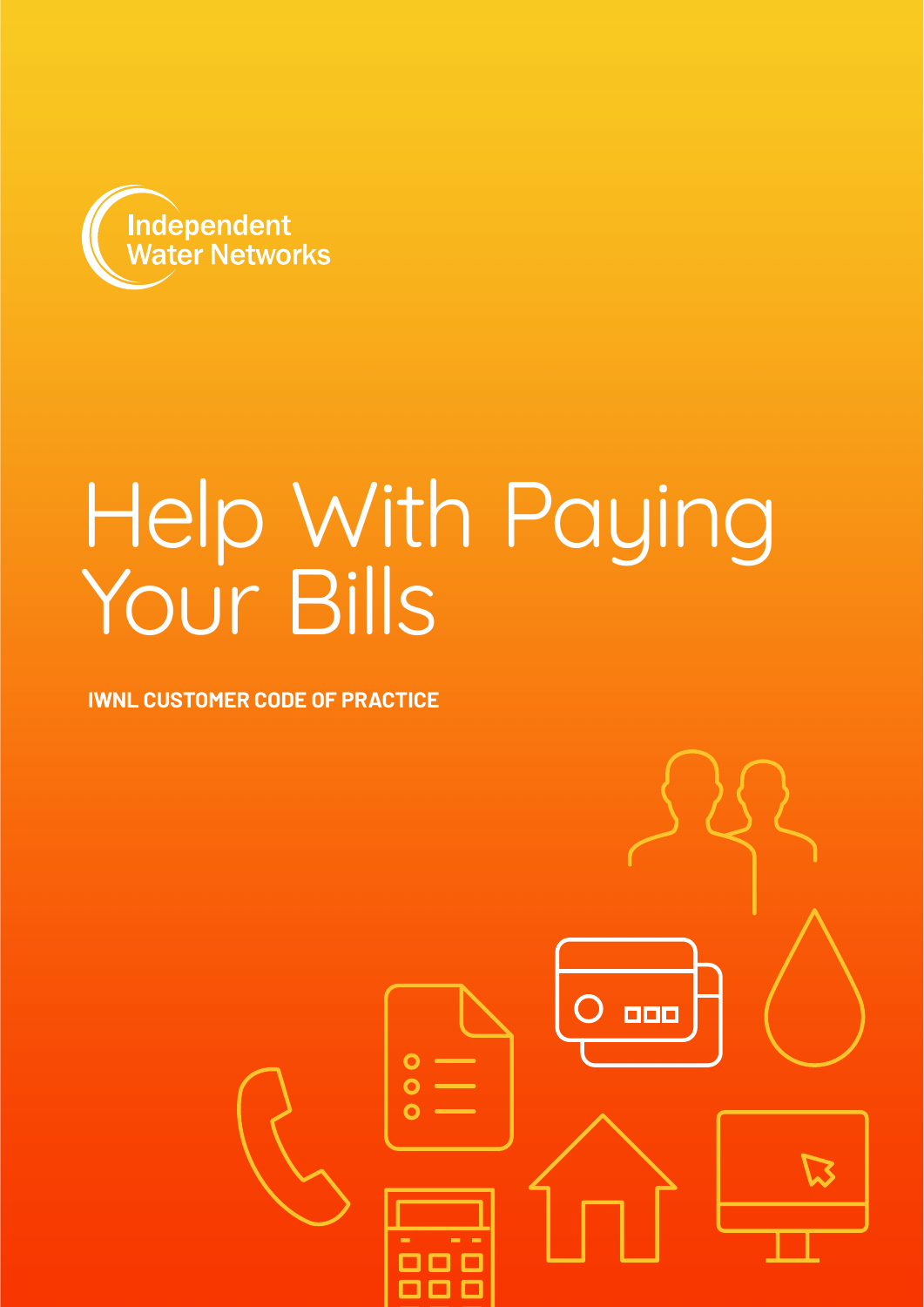

# Contents

- Introduction
- 04 How can we help you?
- Supporting our customers
- Commercial customers
- 06 Independent advice
- Complaints
- Contact us

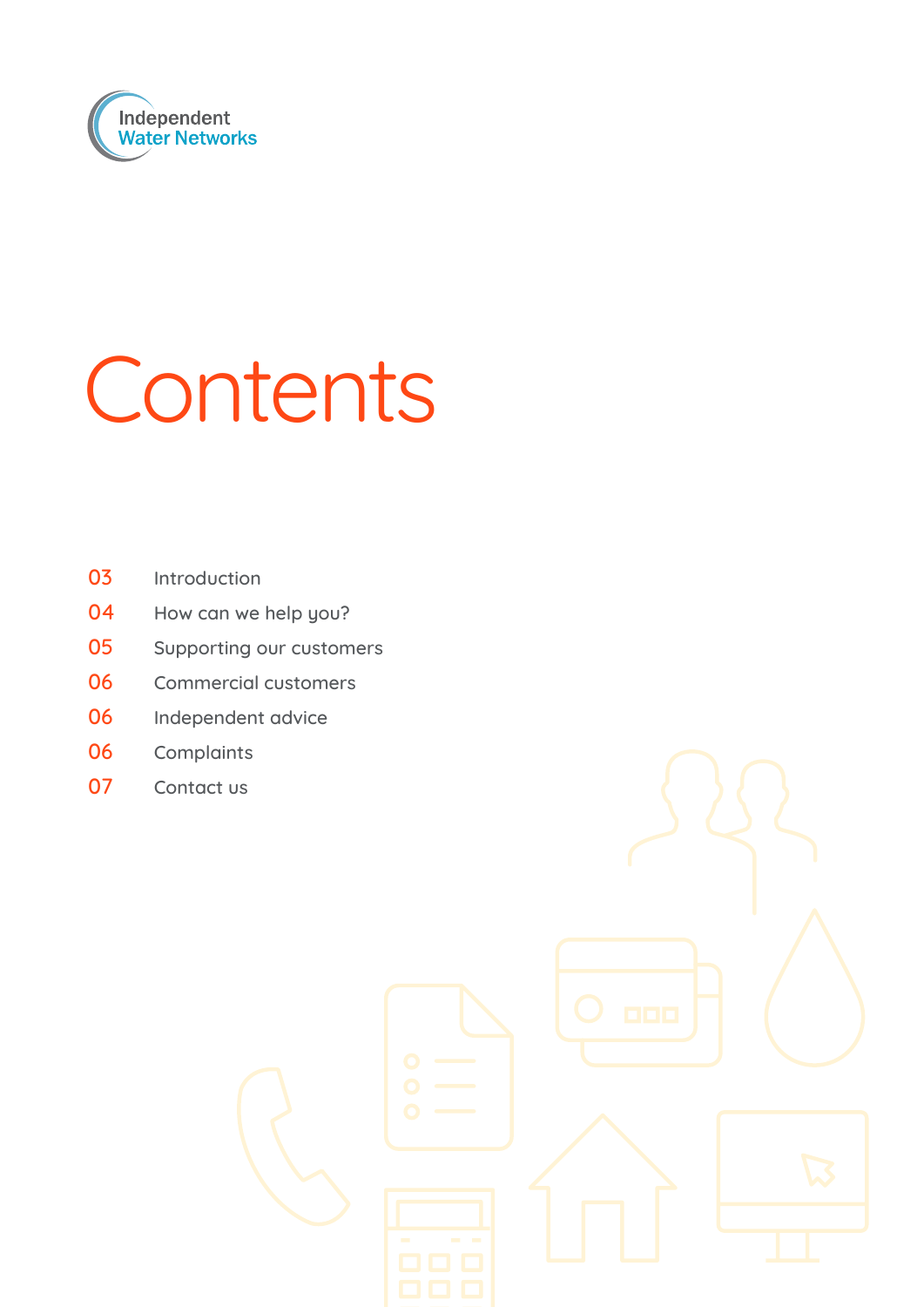# **Introduction**

Independent Water Networks (IWNL) is the water and/or sewerage supplier for your area. We are owned by BUUK Infrastructure, a company that owns and operates gas, water, electricity, fibre and heat networks across England, Scotland, and Wales.

IWNL is regulated by Ofwat; the regulator of the water sector in England and Wales. Ofwat makes sure consumers are treated fairly and promotes competition throughout the industry. It also protects consumers if their water supplier fails to meet set standards of service.

This booklet explains how Independent Water Networks can help you manage your water and/or drainage and sewerage services bill, and how our debt recovery procedure works for customers.

## **Responsibility for Water Charges**

## **You are responsible for water and/or drainage and sewerage charges, if:**

- You are the occupier of the property
- You own or maintain property, furnished or otherwise, ready for occupation, letting, sale or commercial use

Charges should always be paid by the person occupying the property. In the case of property occupied by a number of people, any responsible adult can be held liable for the bill.

If you rent a property and you believe your landlord is responsible for paying, we require written agreement from your landlord stating they are responsible for the water charges.

You will be responsible for paying for the water and/or sewerage services supplied to your property, even if the supply is not used. For more information on how your bill is calculated, please see our Scheme of Charges which is available on our website:

## **www.iwnl.co.uk/useful-documents**

**If you think that your bill may be wrong or that you may not be responsible for it, please call us on 02920 028711.**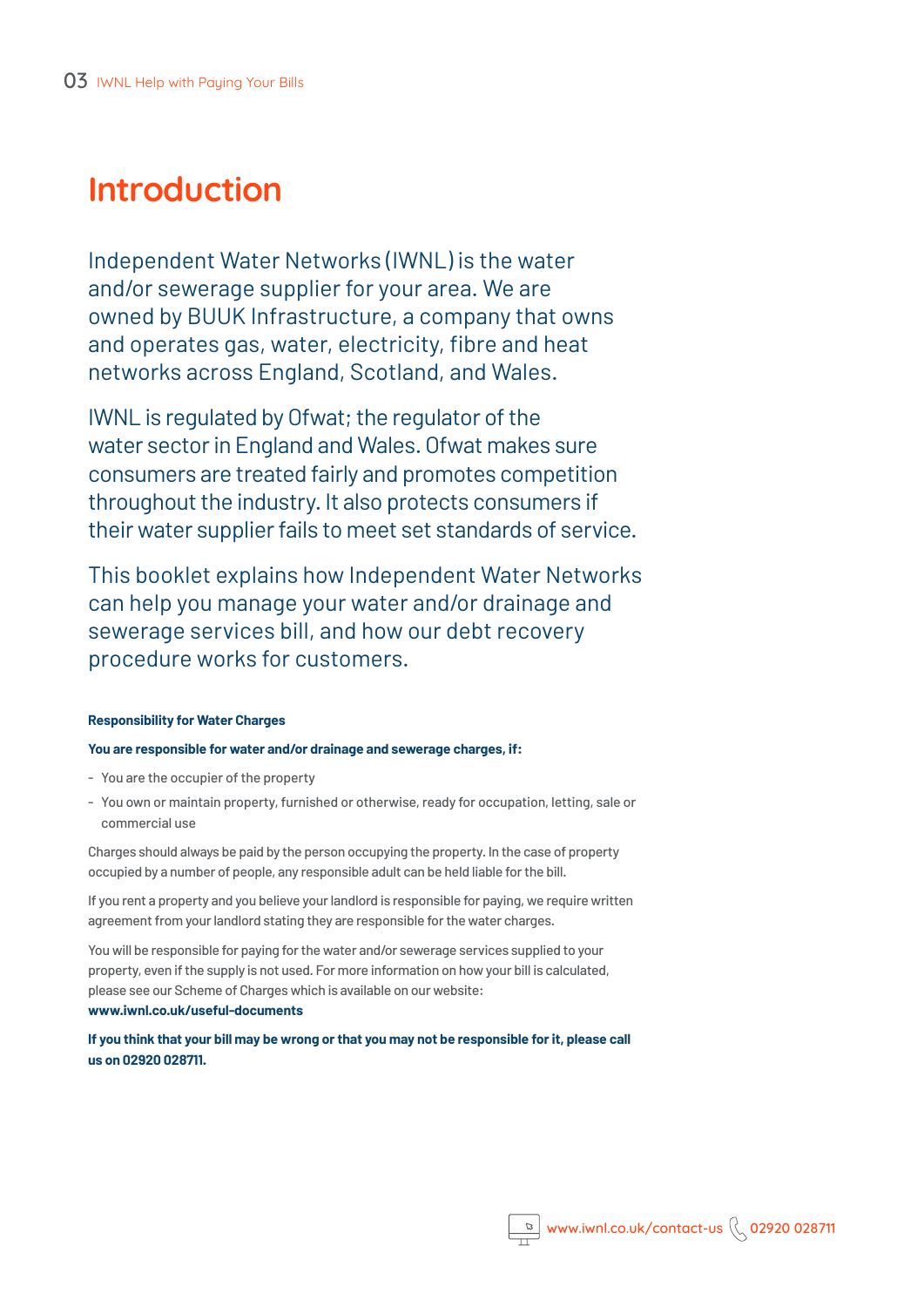## **How can we help you?**

#### **We are here to help our customers**

If you are finding it difficult to pay for your water bills, we may be able to find ways to support you.

Please let us know if you are struggling financially, by calling us on 02920 028711 or contacting us online at:

## **www.iwnl.co.uk/contact-us**

If you do not contact us and you have not been paying your bills, we may start our debt recovery process which is set out later in this document.

# **Ways we can help you**

#### **Payment plans**

We will either send bills out on a monthly or bi-annual basis, depending on the option you have selected. The full balance of the bill is due by the date set out on the top of your bill.

If you let us know you are struggling to pay your bills, we may be able to look at a payment plan which can help spread the cost of the bills, over flexible payment periods, such as weekly, fortnightly or monthly. If you are in arrears, the payment plan will cover the cost of your arrears and water usage.

To arrange billing and payment dates and methods, please call us on 02920 028711 and we can discuss your circumstances to agree a suitable schedule. It is important you keep to the schedule we agree upon, or further recovery action could occur.

To view all our payment options please visit our website: **www.iwnl.co.uk/domestic/paying- your-bill**

### **WaterSure scheme**

WaterSure is a scheme we operate, that is designed to cap water charges for customers who use a lot of water. This scheme is in line with regulations put in place by the Secretary of State for the Environment.

Under the WaterSure scheme (subject to a successful application), you will either pay your metered bill based on the amount of water you have consumed as normal, or an annual charge which reflects the average household bill for water and/or sewerage service in your area, whichever is lowest.

For more information on the WaterSure scheme and for eligibility criteria, please view our charging schemes and application forms in our Useful Documents section of our website at: **www.iwnl.co.uk/useful-documents**

## **WaterDirect**

If you receive income support, job seekers allowance, Universal Credit, pension credits, or Income Related Employment and Support Allowance from the Department for Work and Pensions (DWP), you may be able to arrange to make payments directly from your benefit under WaterDirect. Please contact us for further details.

This only applies if you are in arrears with your water bill.



www.iwnl.co.uk/contact-us  $\left\langle \right\rangle$  02920 028711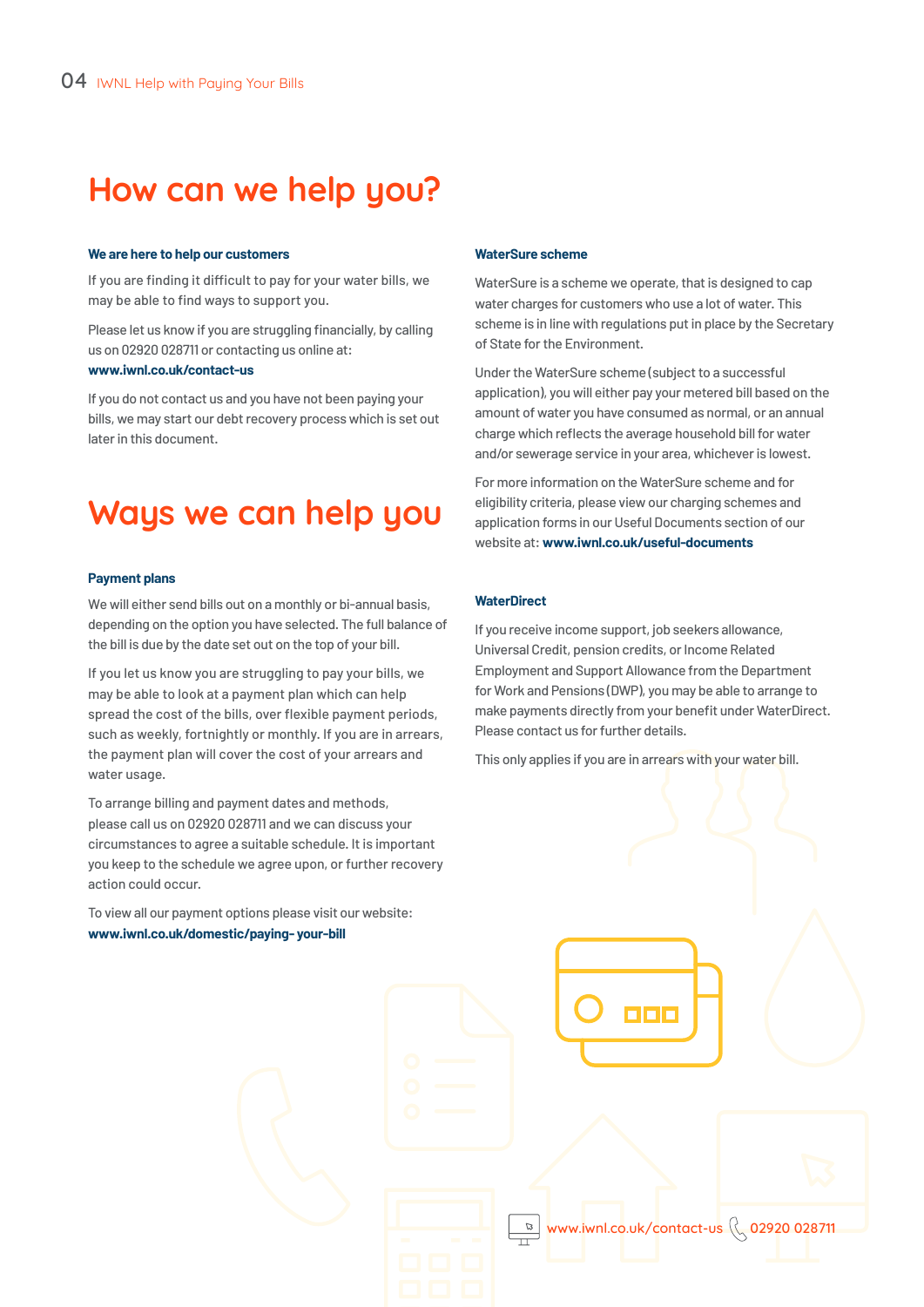## **Supporting our customers**

We understand that we have customers who may need some extra help. We have developed a range of bill management services you can register for:

- Talking bills (over the phone)
- Braille bills/documents
- Large print bills/documents
- Textdirect
- Translated bills
- Nominee service

We will also agree special terms for making payments for those customers who may need some extra help.

If you want to find out more about these services, either call the customer services team on 02920 028711 or contact us online at: **www.iwnl.co.uk/contact-us**

### **Our debt recovery process**

If you fail to pay your bill by the due date as stated on your bill, or if you miss an instalment if you are on a payment plan, we may take the following actions to recover the debt. Please note that the debt recovery action we choose to take may depend on your payment history with us.

- We will contact you a minimum of twice to try and recover the debt. You can contact us at this point to arrange payment by instalments if necessary, or discuss any problems you might be having meeting your payments
- If you do not respond to our communications, depending on your payment history, we may ask a debt collection agency to recover the outstanding money. We will add £40 to your account to cover our costs if a referral needs to be made
- IWNL may choose to refer the matter to the County Court, which will be asked to order you to pay. This means that you will receive a claim and the court will be asked to add the court and legal costs to the amount you owe. If you still do not pay, we will ask for a judgement that would involve you in more court and legal costs. **If we ask the court to issue a claim against you, this could result in:**
	- A County Court Judgement being made against you. This may affect your ability to gain credit such as loans or mortgages
	- The court ordering you to attend your local court to give information about your finances
	- A deduction being taken from your income. The court will contact your employer to arrange deductions
	- A warrant being issued to instruct a bailiff to enter your property and take your goods
	- A charge on your property if you own your home. This will mean we'll advise the mortgage lender of the debt and could force you to sell your property

We will send you notice of the action we are taking where appropriate. You can contact us at any point during the debt recovery proceedings to arrange payment.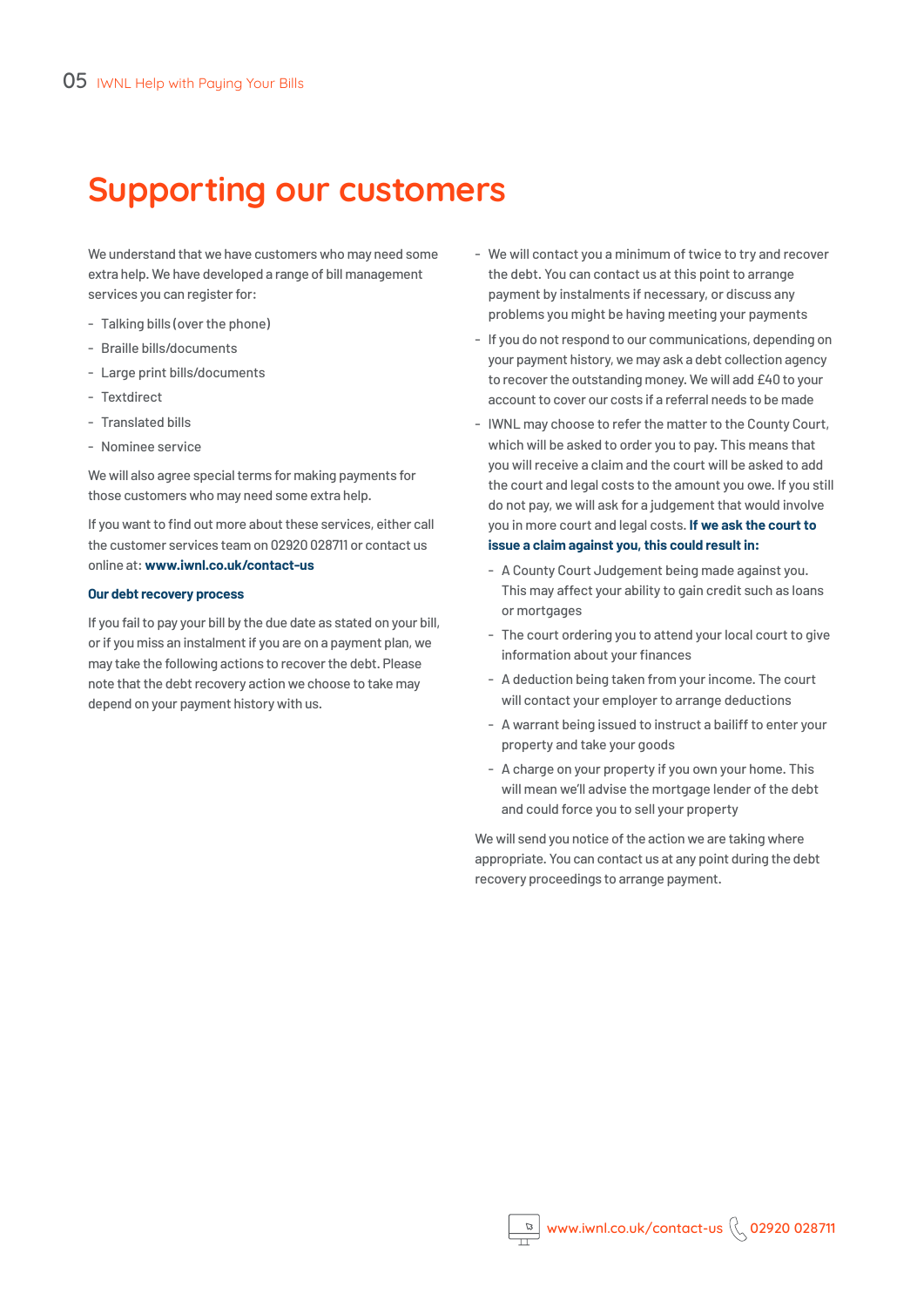## **Commercial customers**

In the case of some commercial customers, we may disconnect your supply. We are entitled to charge interest on any amounts owed by commercial customers under the Late Payments (Charges and Interest) Act 1998.

# **Independent advice**

For free advice to help you manage your finances, these organisations offer confidential support:

## **Free, independent debt advice:**

**STEP CHANGE**

Telephone: 0800 138 1111 Website: www.stepchange.org

Try the free online debt advice tool to see if this could help you.

## **General money, legal and consumer support:**

**CITIZENS ADVICE** Telephone: 03444 111 444 Website: www.citizensadvice.org.uk

## **For debt advice and tools for managing budgets:**

**MONEY ADVICE SERVICE** Telephone: 0800 138 7777 Website: www.moneyadviceservice.org.uk

You could also contact JobCentre Plus which may be able to help in other ways.

You could also contact the voice for water consumers (CCW) for more advice. CCW is the independent consumer watchdog for the water industry.

## **CCW**

Telephone: 0300 034 2222 Website: www.ccwater.org.uk

If you contact any of the agencies listed above, please make sure you let us know. We can put the debt recovery process on hold for an agreed period while you discuss payment options with them. Please note that we will not be able to do this indefinitely.

# **Complaints**

If you have a complaint regarding any aspect of our service, please contact us. A copy of our Customer Complaints Procedure can be requested or found at: **www.iwnl.co.uk/useful-documents**

## **Staff training**

Our customer service staff receive comprehensive training in customer care to ensure that all our customers' needs are met and that IWNL delivers to its Codes of Practice and Guaranteed standards. Please let us know if you ever receive a service that is not courteous or sympathetic to your needs.